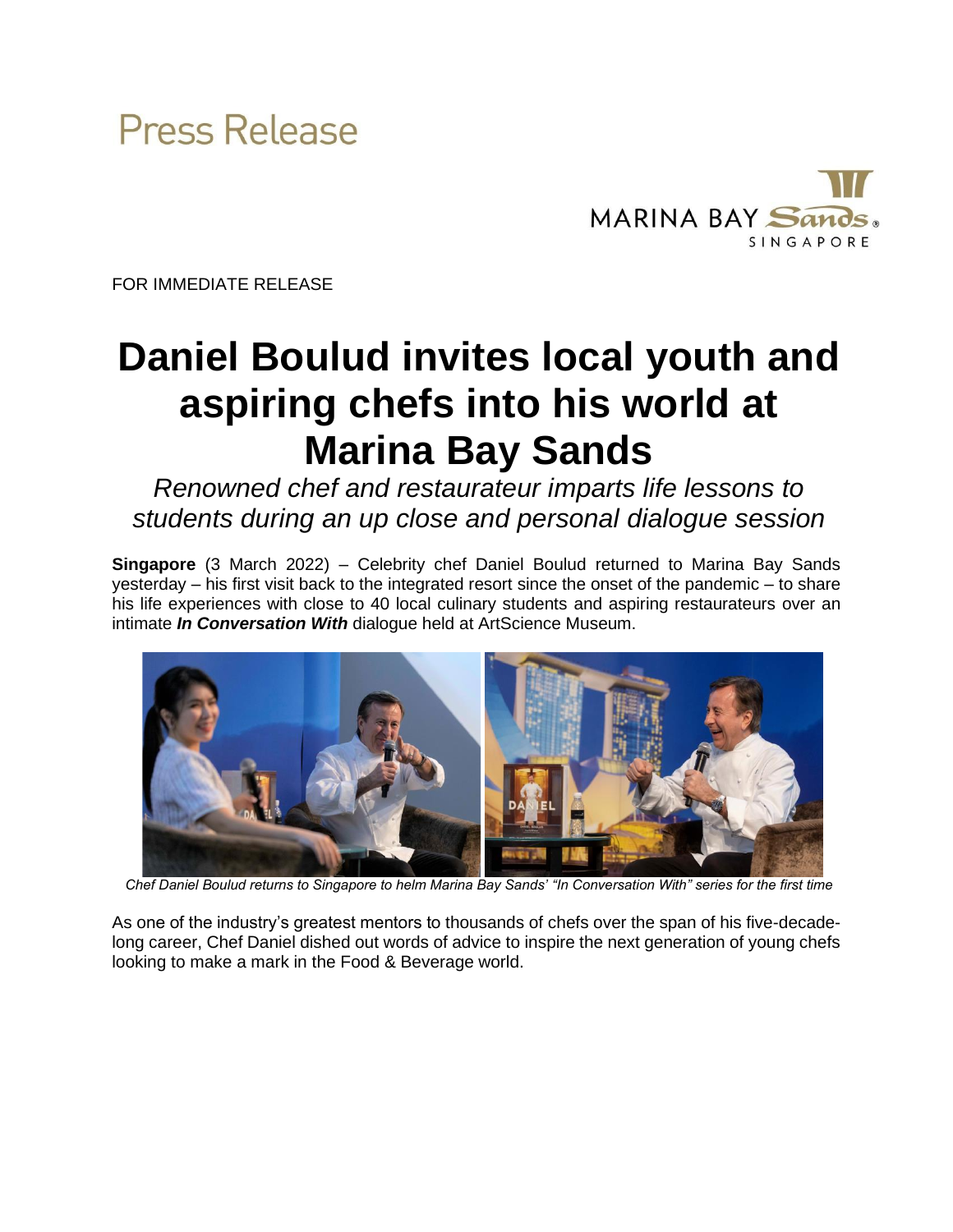### MARINA BAY Sands. SINGAPORE



*Close to 40 young chefs and aspiring restaurateurs attended the "In Conversation With Daniel Boulud"* 

Organised as part of Marina Bay Sands' ongoing *In Conversation With* series, this sharing session is one of the many ways the integrated resort gives back to the local community through its corporate social responsibility programme *Sands Cares.*

The closed-door session was attended by graduating culinary students from three local institutions, namely Nanyang Polytechnic, Temasek Polytechnic, and The Culinary Institute of America, Singapore. Students took in invaluable life lessons from the chef who shared his humble beginnings growing up in a farm in Lyon, France, to his first foray into the F&B world as a kitchen apprentice, to helming the stoves at some of France's top restaurants and the opening of his first restaurant DANIEL in New York in 1993.



*Members of the audience posed questions to Chef Daniel who empowered them with his words of encouragement*

Since then, the highly revered chef has been widely celebrated as one of America's leading culinary authorities, including being named the world's best restaurateur by Les Grandes Tables du Monde in 2021. He has also continually expanded his restaurant empire to cities such as Toronto, Montreal, Dubai, The Bahamas and Singapore; the latter being home to his crown jewel db bistro & Oyster Bar. Whilst he has collected a bevy of culinary accolades throughout his career,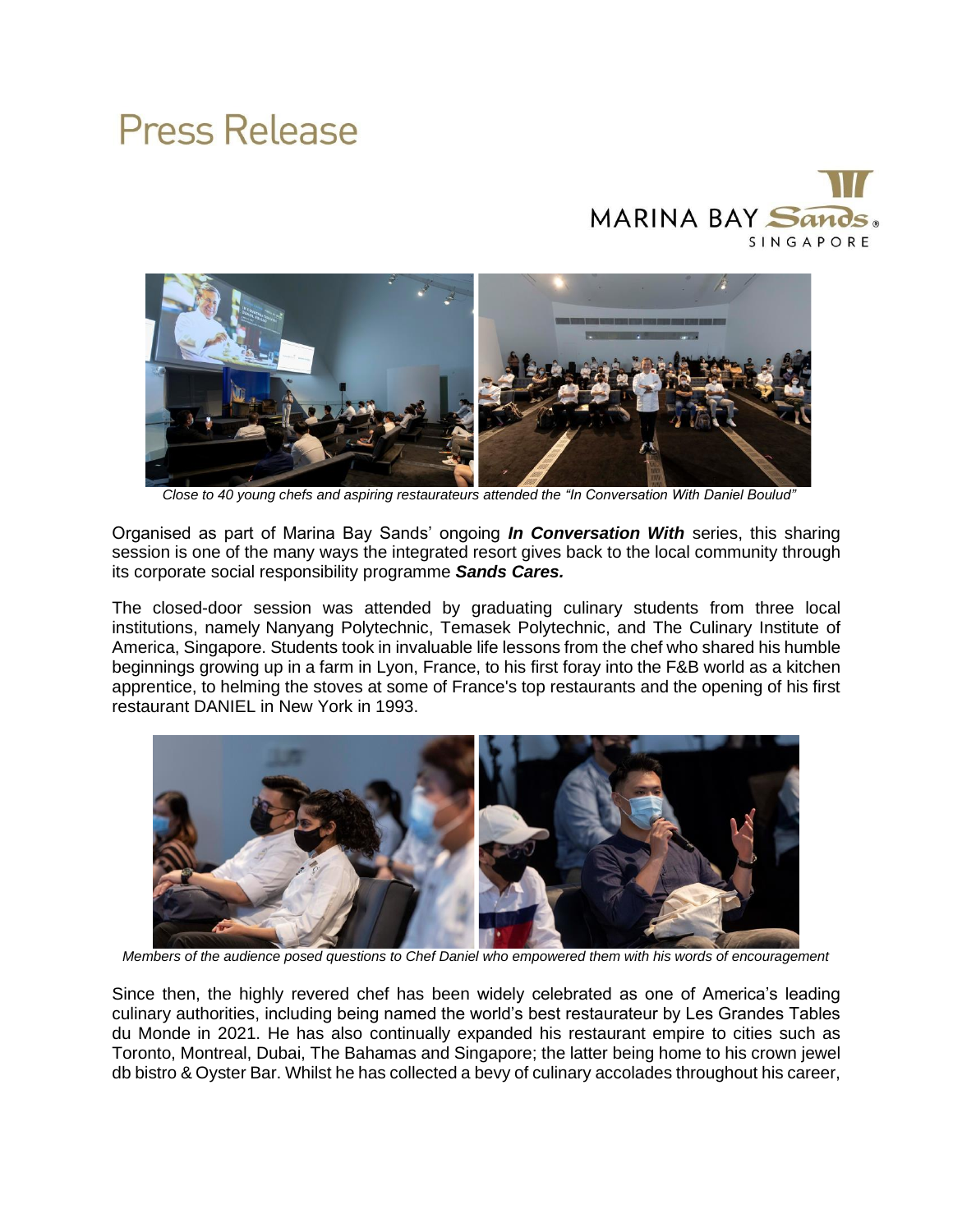

Chef Daniel's inspiration remains grounded in his French roots and a culinary approach that never stops innovating.

On his early years navigating the exciting world of Food & Beverage, Chef Daniel said: "It is not about finding a fancy restaurant to work in – what's important is to be patient and choose a good mentor who can teach and help you to become a good chef. I was fortunate to have had many good mentors whom I leaned on for support throughout my career. They were travelling the world in the 1970s, from Japan to Brazil, teaching young chefs how to be great chefs. A good mentor will follow you, advise you, and encourage you to keep growing."

The 67-year-old French-born American chef also spoke about qualities he looks out for when seeking talent in the kitchen. "I think the recipe for success is my team, from service to back-ofhouse, as everyone can impact the guest experience and has an important role in building that experience. My most valued qualities are loyalty and dedication. At my restaurants, we make sure that we give our people the tools to succeed and exceed their goals."

"The beauty of the business is the fraternity among chefs. We all belong to one dysfunctional, sometimes obsessed, family, but we all know why we are in it and that is what makes the team strong," he added.

When asked how he led his restaurants to overcome challenges brought about by Covid-19, Chef Daniel said: "The pandemic has been hard on everyone, but I think some companies have done better than others. Marina Bay Sands takes very good care of their staff, ensuring that everybody was well supported during difficult times. In New York, we had employees whom we have had to furlough, and many of them have been with me for more than 20 years. But we were fortunate to have the support of fellow peers in the industry. For instance, we were invited to organise cooking classes as people stayed home to cook for their families. We raised three quarters of a million to support staff who needed them most to help their families cope during these challenging times."

Chef Daniel left a piece of parting advice for the youth: "When I started as a young chef, I was told to choose a profession that allows me to work anywhere in the world. Always show yourself as an asset to your team, no matter how big or small your role is, and fight for consistency and precision for every plate set on the table. As a chef, you are going to need great energy, patience and passion to stay driven. Be an engineer and dare to create something different!"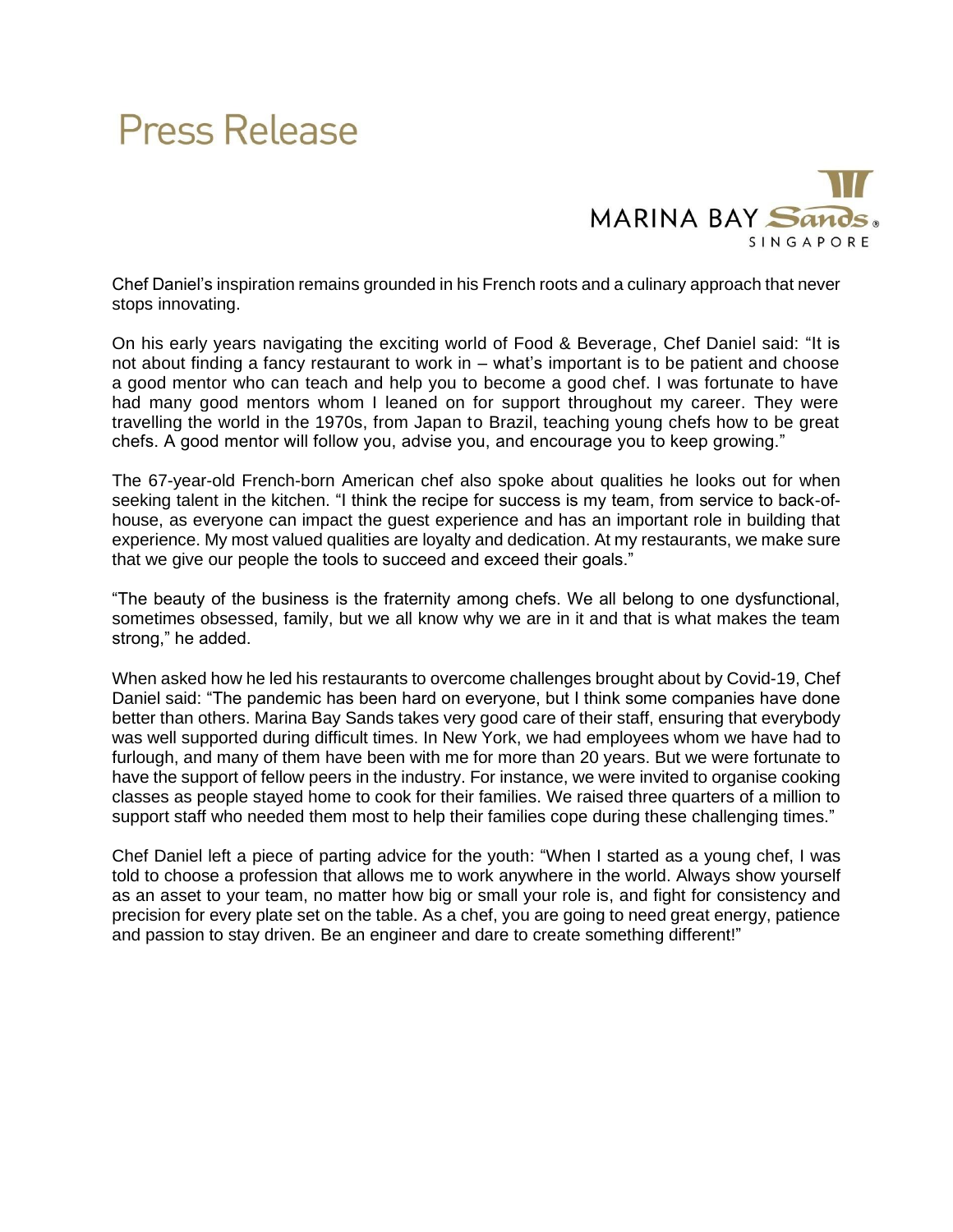### MARINA BAY Sands. SINGAPORE



*Students received a personalised message and an autograph with the celebrity chef at the end of the dialogue*

Nicholas Heng, a 25-year-old student from The Culinary Institute of America, Singapore, said: "The session was very insightful, and it was interesting to learn how despite working over 50 years, Chef Daniel Boulud feels like he has never worked a day in his life. It is great to see his passion and how he is constantly happy doing what he does. It is great motivation for budding chefs like us to be bold in taking the first step forward, always looking on the bright side, and be open to learning new things at any point in our careers."

Launched in 2014, the *In Conversation With* series provides a platform for young adults to engage with and be inspired by leading figures who have a wealth of knowledge and experience in their respective career fields.

Past luminaries who have participated in the series include music artists Jessie J, Corinne Bailey Rae, and Joss Stone; actors Tom Hanks, the late Irrfan Khan, Melissa McCarthy, Dev Patel, Michelle Yeoh and Choi Siwon; as well as film directors Darren Aronofsky, Antoine Fuqua, Shekhar Kapur and Ron Howard. The latest to speak at this forum are Director Domee Shi and Producer Lindsey Collins of Pixar's animated film *Turning Red* on 1 March 2022.

Marina Bay Sands continues to actively hire for more than 500 positions to join its dynamic Food & Beverage family. Interested jobseekers can visit [mbssg.com/fnbjobs](https://mbssg.com/fnbjobs) or the Marina Bay Sands [careers website](https://www.marinabaysands.com/careers.html) to explore careers at the integrated resort.

#### ###

#### **About Marina Bay Sands Pte Ltd**

Marina Bay Sands is Asia's leading business, leisure and entertainment destination. The integrated resort features Singapore's largest hotel with over 2,200 luxurious rooms and suites, crowned by the spectacular Sands SkyPark and iconic infinity pool. Its stunning architecture and compelling programming, including state-of-the-art convention and exhibition facilities, Asia's best luxury shopping mall, world-class dining and entertainment, as well as cuttingedge exhibitions at ArtScience Museum, have transformed the country's skyline and tourism landscape since it opened in 2010.

Marina Bay Sands is dedicated to being a good corporate citizen to serve its people, communities and environment. As one of the largest players in hospitality, it employs nearly 10,000 Team Members across the property. It drives social impact through its community engagement programme, Sands Cares, and leads environmental stewardship through its global sustainability programme, Sands ECO360.